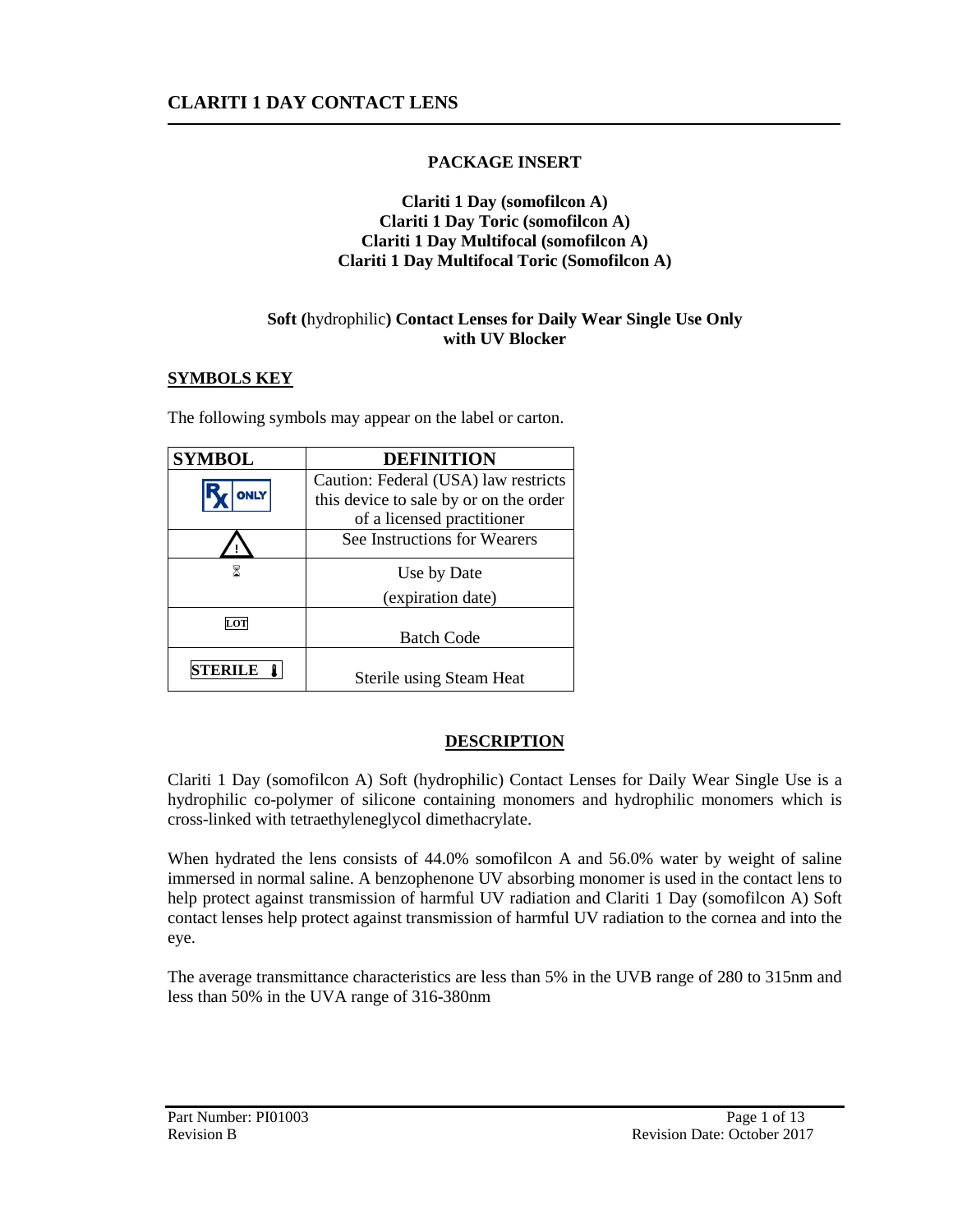The lens has a hemispherical flexible shell, which covers the cornea and a portion of the adjacent sclera, with the following dimensions:

- Chord Diameter: 13.0mm to 15.5mm
- Centre Thickness: 0.03mm to 0.50mm
- 
- 
- Toric Cylinder options:
- $\bullet$  Toric Axis options:
- Multifocal Add:

• Base Curve: 7.5mm to 9.30mm • Powers:<br>
• Toric Cylinder options:<br>  $-20.00 \text{ DS}$  to  $+20.00 \text{ DS}$ <br>  $-0.75, -1.25, -1.75 \text{ and } -2.25$ to  $180^\circ$  ( $10^\circ$  steps).

Lens "LOW" = "low" for spectacle near ADD lens ( $Max + 2.25$  ADD) Lens "HIGH" = "high" for spectacle near ADD lens  $(+2.50$  ADD or greater)

The physical/optical properties of the lenses are:

| Refractive Index:                    | 1.4003                                                                                                                         |
|--------------------------------------|--------------------------------------------------------------------------------------------------------------------------------|
| %Transmittance @ 590nm:              | 98.13                                                                                                                          |
| %Transmittance @ 280-315nm:          | 0.71                                                                                                                           |
| % Transmittance $\omega$ 316-380 nm: | 20.62                                                                                                                          |
| Surface Character:                   | Hydrophilic                                                                                                                    |
| Water Content:                       | 56%                                                                                                                            |
| Oxygen Permeability (DK):            | 60 x $10^{-11}$ (cm <sup>2</sup> /sec) (ml O2/ml x mmHg)<br>at 35°C (Fatt Method for determination<br>of oxygen permeability). |
| Specific Gravity:                    | 1 17                                                                                                                           |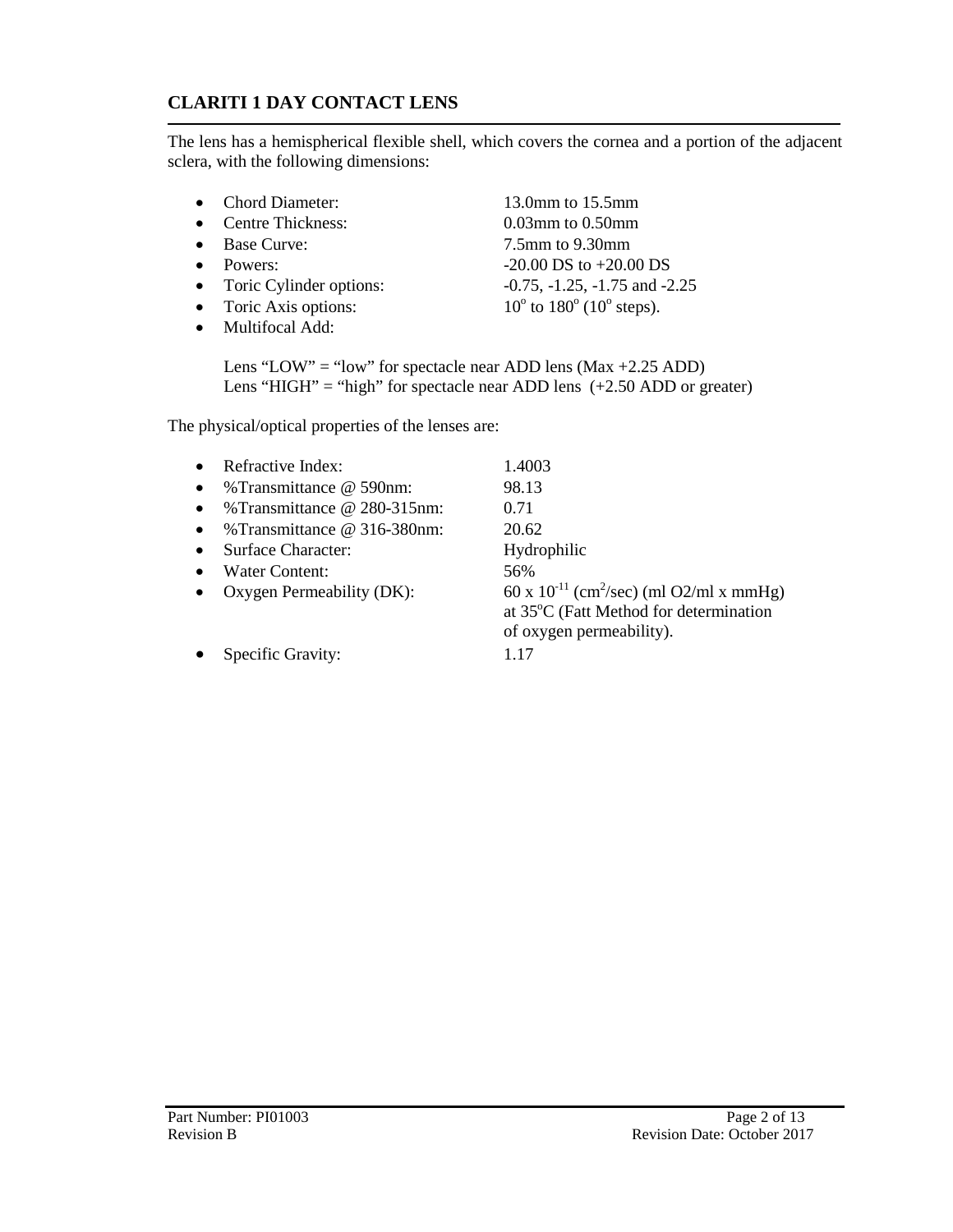### **LENS PARAMETERS**

#### **The lenses are as follows:**

#### **Clariti 1 Day (somofilcon A)**

| <b>Sphere Powers:</b>    | $+20.00$ to $-20.00$ DS                        |
|--------------------------|------------------------------------------------|
| <b>Centre Thickness:</b> | varies with power e.g. $0.07$ mm (at -3.00 DS) |
| Diameter:                | 13.0 through to 15.5mm                         |
| <b>Base Curve:</b>       | 7.50 through to 9.30mm                         |

#### **Clariti 1 Day Toric (somofilcon A)**

| <b>Sphere Powers:</b>    | $+20.00$ to $-20.00$ DS                               |
|--------------------------|-------------------------------------------------------|
| <b>Centre Thickness:</b> | varies with power e.g. $0.105$ mm (at $-3.00$ DS)     |
| Diameter:                | 13.0 through to 15.5mm                                |
| Base Curve:              | 7.50 through to 9.30mm                                |
| <b>Cylinder Options:</b> | $-0.75, -1.25, -1.75, -2.25$                          |
| Axis:                    | $10^{\circ}$ to $180^{\circ}$ (10 <sup>°</sup> steps) |

#### **Clariti 1 Day Multifocal (somofilcon A)**

| <b>Sphere Powers:</b>    | $+20.00$ to $-20.00$ DS                        |
|--------------------------|------------------------------------------------|
| <b>Centre Thickness:</b> | varies with power e.g. $0.07$ mm (at -3.00 DS) |
| Diameter:                | 13.0 through to 15.5mm                         |
| Base Curve:              | 7.50 through to 9.30mm                         |

Add powers are to be prescribed dependent on specific patient requirements as determined by the Eye Care Professional, however as a guide, the lenses come in the following ADD powers:

Lens "LOW" = "low" for spectacle near ADD lens ( $Max +2.25$  ADD) Lens "HIGH" = "high" for spectacle near ADD lens  $(+2.50$  ADD or greater)

#### **Clariti 1 Day Multifocal Toric (somofilcon A)**

Parameters as above for Clariti 1-day Multifocal and Toric lenses.

#### **Call our Customer Service Department at (800) 341-2020 for current availability.**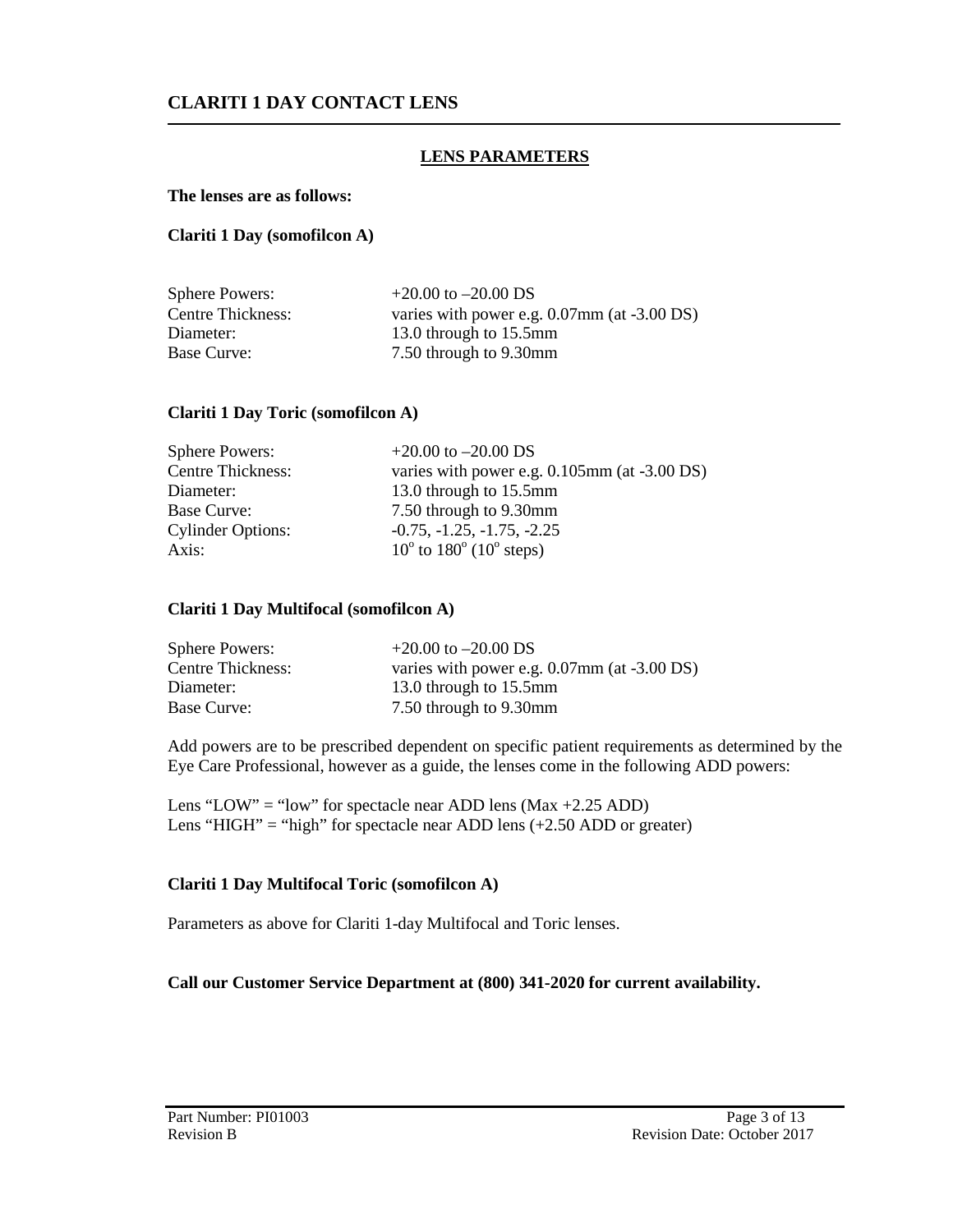## **TRANSMITTANCE CURVES**

The transmittance curve below compares Clariti 1 Day (somofilcon A) Soft (hydrophilic) Daily Disposable Contact Lens with UV Blocker, a 24 yr. old human cornea and 25 yr. old human crystalline lens.



Kev:

Clariti 1 Day (somofilcon A) Soft (Silicone Hydrogel) Daily Disposable Contact Lens with UV Blocker. The data shown was obtained from measurements taken through the central 3-5 mm portion for the thinnest marketed lens (-6.00DS lens with a centre thickness 0.070 mm).

24 year old human cornea<sup>1</sup> ...........

25 year old crystalline lens<sup>2</sup>

- 1. Lerman, S., Radiant Energy and the eye, MacMillan, New York, 1980, p.58, fig 2-21
- 2. Waxler, M., Hitchins, V.M., Optical Radiation and Visual Health, CRC Press, Bocca Raton, Florida, 1986, p.10, fig. 5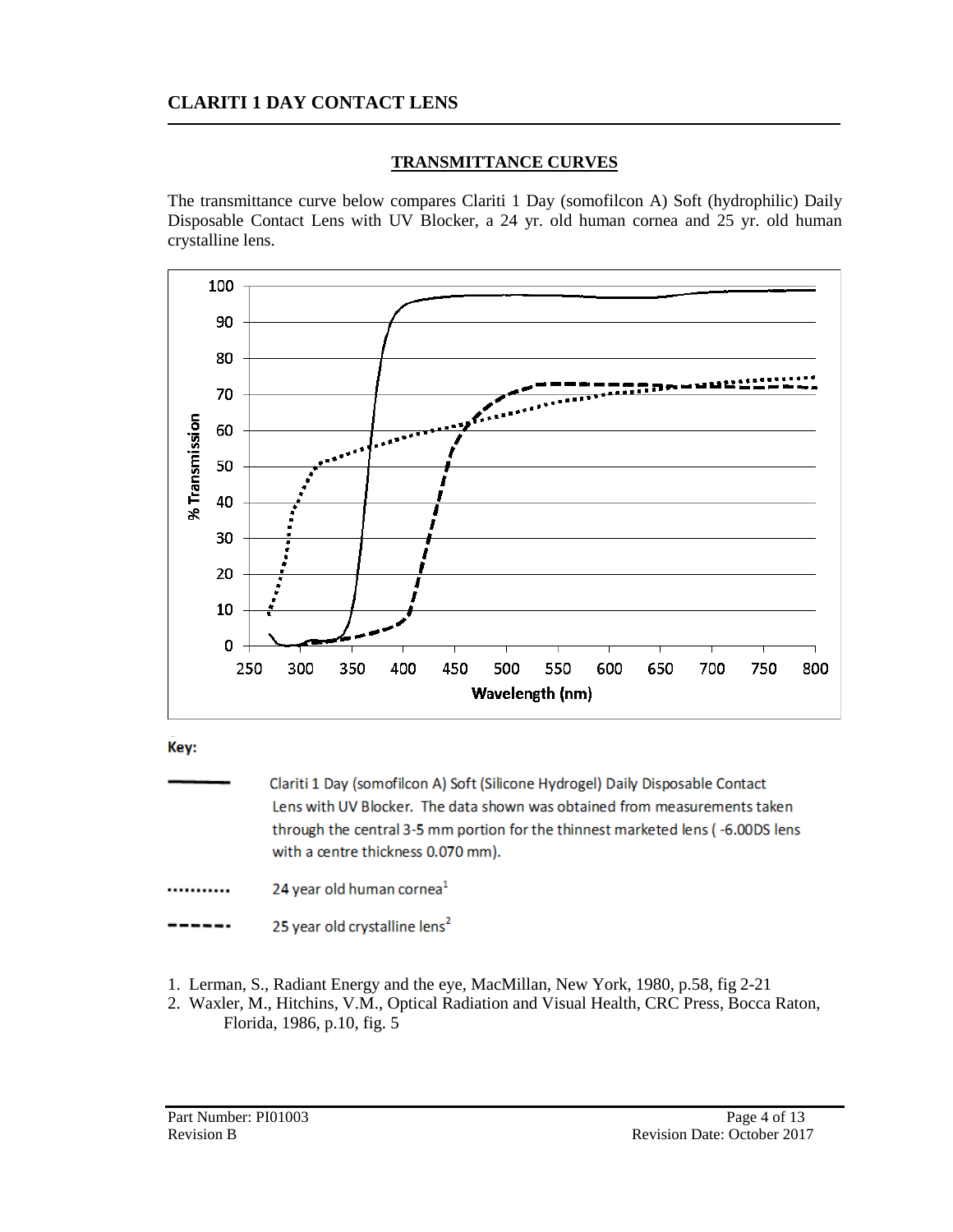## **WARNING:**

UV- absorbing contact lenses are not substitutes for protective UV-absorbing eyewear such as UV absorbing goggles or sunglasses because they do not completely cover the eye and the surrounding area. You should continue to use absorbing eyewear as directed.

### **Note:**

Long-term exposure to UV radiation is one of the risk factors associated with cataracts. Exposure is based on a number of factors such as environmental conditions (altitude, geography, cloud cover) and personal factors (extent and nature of outdoor activities). UV blocking contact lenses help provide protection against harmful UV radiation. However, clinical studies have not been done to demonstrate that wearing UV blocking contact lenses reduces the risk of developing cataracts or other eye disorders. Consult your eyecare practitioner for more information.

### **INDICATIONS (USES)**

The **CLARITI 1 DAY** (somofilcon A) Soft (hydrophilic) Daily Disposable Contact Lens with UV blocker is indicated for daily wear single use only for the correction of refractive ametropia (myopia and hyperopia) in phakic or aphakic persons with non-diseased eyes that may exhibit astigmatism up to 2.00 Diopters that does not interfere with visual acuity.

The **CLARITI 1 DAY TORIC** (somofilcon A) Soft (hydrophilic) Daily Disposable Contact Lens with UV blocker is indicated for daily wear single use only for the optical correction of refractive ametropia (myopia and hyperopia) in phakic or aphakic persons with non-diseased eyes that may exhibit astigmatism up to 10.00 Diopters.

The **CLARITI 1 DAY MULTIFOCAL** (somofilcon A) Soft (hydrophilic) Daily Disposable Contact Lens with UV blocker is indicated for daily wear single use only for the optical correction of refractive ametropia (myopia and hyperopia) and/or presbyopia in phakic or aphakic persons with non-diseased eyes that may require a reading addition of  $+3.00$  Diopters or less and may exhibit astigmatism up to 1.50 Diopters or less.

The **CLARITI 1 DAY MULTIFOCAL TORIC** (somofilcon A) Soft (hydrophilic) Daily Disposable Contact Lens with UV blocker is indicated for daily wear single use only for the optical correction of refractive ametropia (myopia and hyperopia) and/or presbyopia in phakic or aphakic persons with non-diseased eyes that may exhibit astigmatism up to 10.00 Diopters and require a reading addition of +3.00 Diopters or less.

Clariti 1 Day (somofilcon A) Soft (hydrophilic) Daily Disposable Contact lens with UV blocker help protect against transmission of harmful UV radiation to the cornea and into the eye.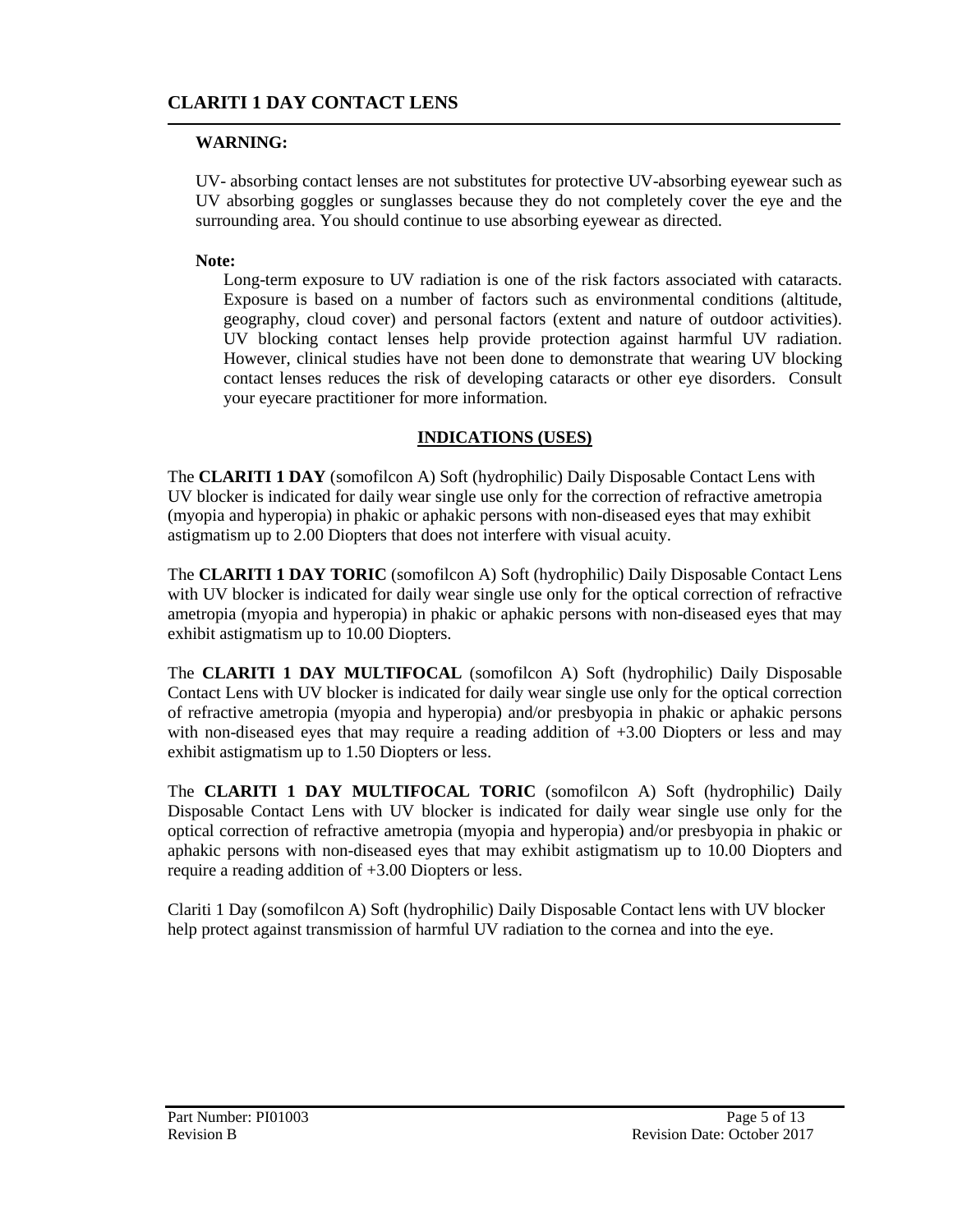## **CONTRAINDICATIONS (REASONS NOT TO USE)**

**DO NOT USE** your contact lenses when any of the following conditions exist:

- Acute and subacute inflammation or infection of the anterior chamber of the eye
- Any eye disease, injury, or abnormality that affects the cornea, conjunctiva, or eyelids
- Insufficiency of lacrimal secretion (dry eyes)
- Corneal hypoesthesia (reduced corneal sensitivity)
- Any systemic disease that may affect the eye or be exaggerated by wearing contact lenses
- Allergic reactions of ocular surfaces or adnexa that may be induced or exaggerated by wearing contact lenses or use of contact lens solutions
- Any active corneal infection (bacterial, fungal, protozoal, or viral)
- If the eyes become red or irritated

### **WARNINGS**

### **You should be advised of the following warnings pertaining to contact lens wear:**

- Problems with contact lenses or lens care products could result in serious injury to the eye. Proper use and care of your contact lenses and lens care products, including lens cases are essential for the safe use of these products.
- Eye problems, including a sore or lesion on the cornea (corneal ulcers) can develop rapidly and lead to loss of vision.
- The risk of an infected sore or lesion on the cornea (ulcerative keratitis) is greater for people who wear extended wear contact lenses than for those who wear daily wear lenses. Do not wear your lenses while sleeping as the risk of sore or lesion on the cornea (ulcerative keratitis) is greater than among those who do not wear them while sleeping.
- The risk of ulcerative keratitis among contact lens users who smoke is greater than among non-smokers.
- If you experience eye discomfort, excessive tearing, vision changes, or redness of the eye, you should immediately remove the lenses and promptly contact your eyecare practitioner. It is recommended that you see your eyecare practitioner routinely as directed.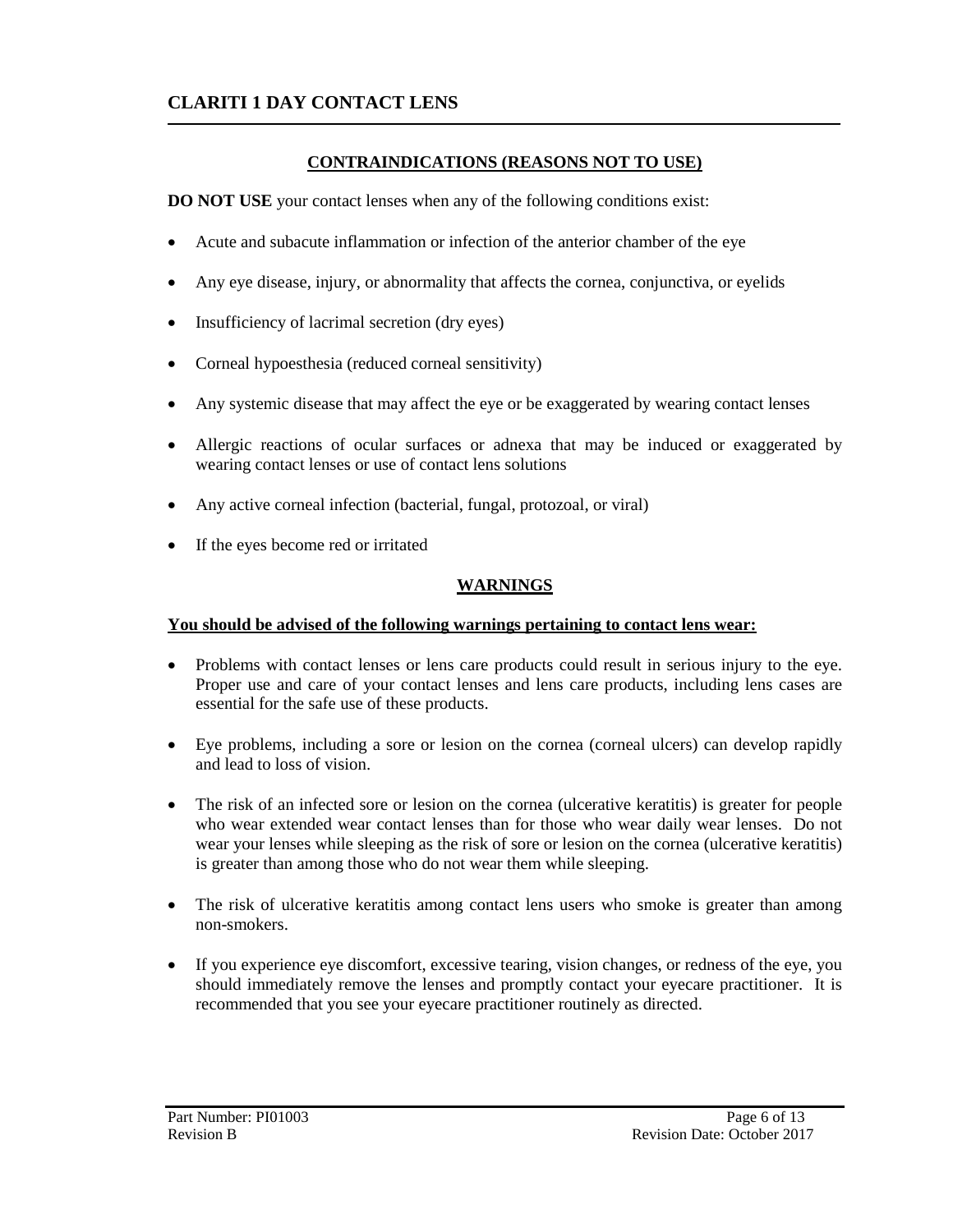• **Water Activity** – Do not expose your contact lenses to water while you are wearing them.

Water can harbor microorganisms that can lead to severe infection, vision loss or blindness. If your lenses have been submersed in water when swimming in pools, lakes or oceans, you should discard them and replace them with a new pair. Ask your eye care practitioner (professional) for recommendations about wearing your lenses during any activity involving water.

# **PRECAUTIONS**

### **At your initial visit to your eyecare practitioner:**

- Be sure you read and understand the full contents of this booklet and discuss it with your eyecare practitioner.
- Give your eyecare practitioner a complete history of your eye health, including any eye injuries, diseases, conditions or other problems you have had with your eyes, even if they seem unimportant to you.
- Tell your eyecare practitioner about your general health, any medicines you are taking, current treatment by a physician, any disease you had or now have and any prior surgery.
- Before leaving the eyecare practitioner's office, you should be able to promptly remove lenses or should have someone else available who can remove the lenses.

### **Lens Handling Precautions:**

- **Always wash and rinse your hands before handling lenses**. Do not get cosmetics, lotions, soaps, creams, deodorants or sprays in your eyes or on the lenses. It is best to put on lenses before putting on makeup. Water-base cosmetics are less likely to cause damage lenses than oil base products.
- **Do not** touch contact lenses with your fingers or hands if your hands are not free of foreign materials, as microscopic scratches of the lenses may occur, causing distorted vision and/or injury to the eye.
- **Do not** touch the lens with your fingernails.
- **Carefully** follow the handling, insertion, removal and wearing instructions in this booklet and those prescribed by your eyecare practitioner.
- **Always** handle lenses gently and avoid dropping them.
- **Never** use tweezers or other tools to remove lenses from the lens container unless specifically indicated for that use. Pour the lens into your hand when removing from lens blister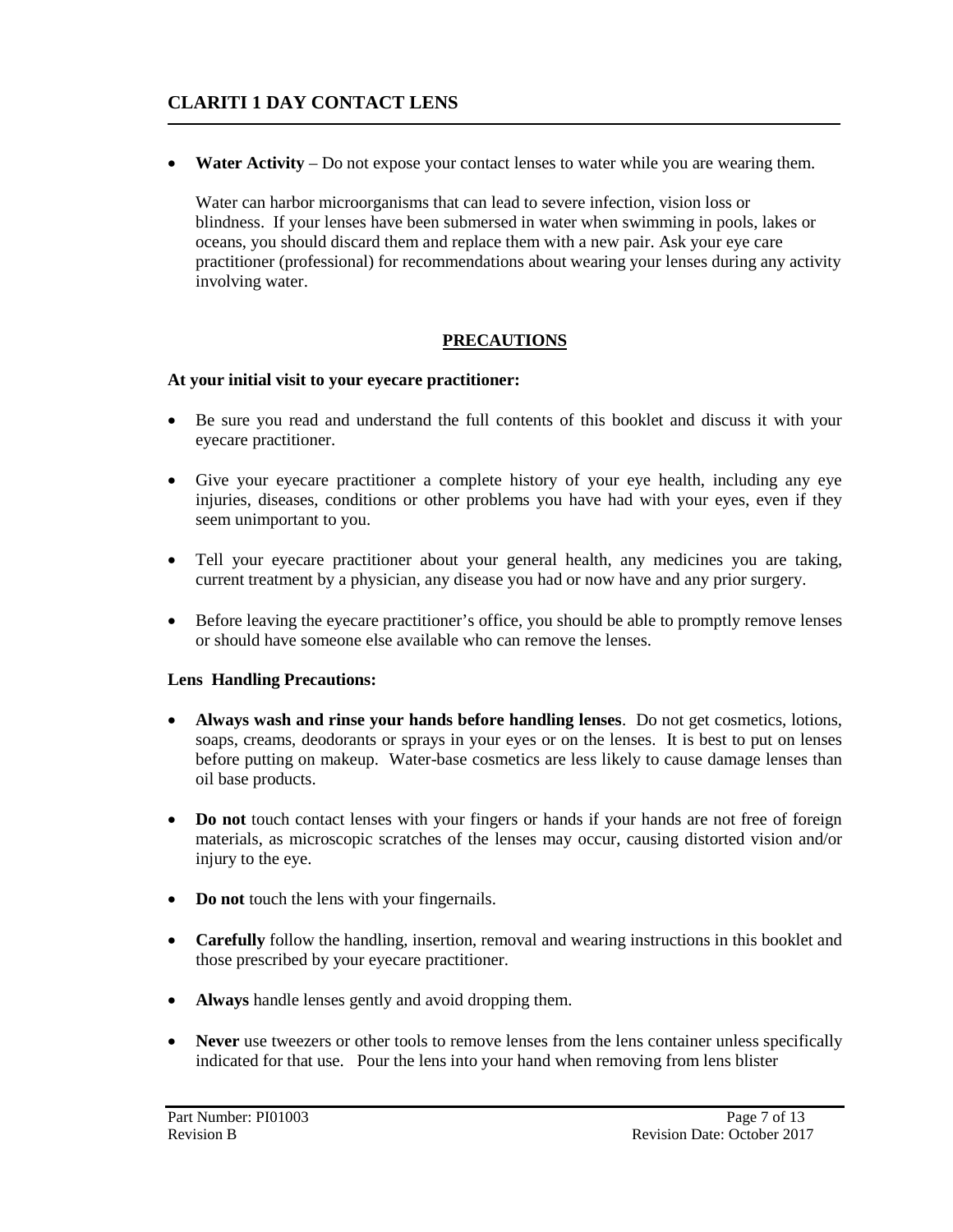### **Lens Wearing Precautions:**

- You should remove your lenses immediately if you eyes become red or irritated.
- **Never** wear lenses beyond the period recommended by your eyecare practitioner.
- **Always** discard lenses worn as prescribed by your eyecare practitioner.
- If aerosol products such as hair spray are used while wearing lenses, exercise caution and keep **your eyes closed** until the spray has settled.
- **Avoid** all harmful or irritating vapours and fumes while wearing lenses.
- Avoid rubbing your eyes with the lenses on, this can irritate your eye or dislodge the lens.
- **Keep** your eyes closed tightly when washing or showering to keep water and soaps out of your eyes, these may cause loss of the senses, contamination or injury to your eyes.
- **Always** contact your eyecare practitioner before using any medicine in the eyes.
- Ask your eyecare practitioner whether there are any other wearing restrictions that apply to you.

### **Follow-up visits to your eyecare practitioner:**

- As with any contact lens, follow-up visits are necessary to assure the continuing health of your eyes. Be sure to keep your follow-up appointments.
- When you return for follow-up visits, be sure to tell your eye care practitioner if your eyes have felt dry, irritated or anything other than completely comfortable while wearing your contact lenses.
- If there is any question in your mind about your wearing schedule and restrictions, cleaning lens handling procedures, lens replacement programme, the condition of your lenses, your follow-up visit schedule, or anything else about contact lens wear, be sure to discuss the subject with your eyecare practitioner, who is there to help you and see you use your contact lenses safely and properly.
- If your eye care practitioner puts a dye or drops in your eyes during the examination, ask when you may be reinsert the lenses. The use of most dyes or drops will require a waiting period before the lenses may be reinserted.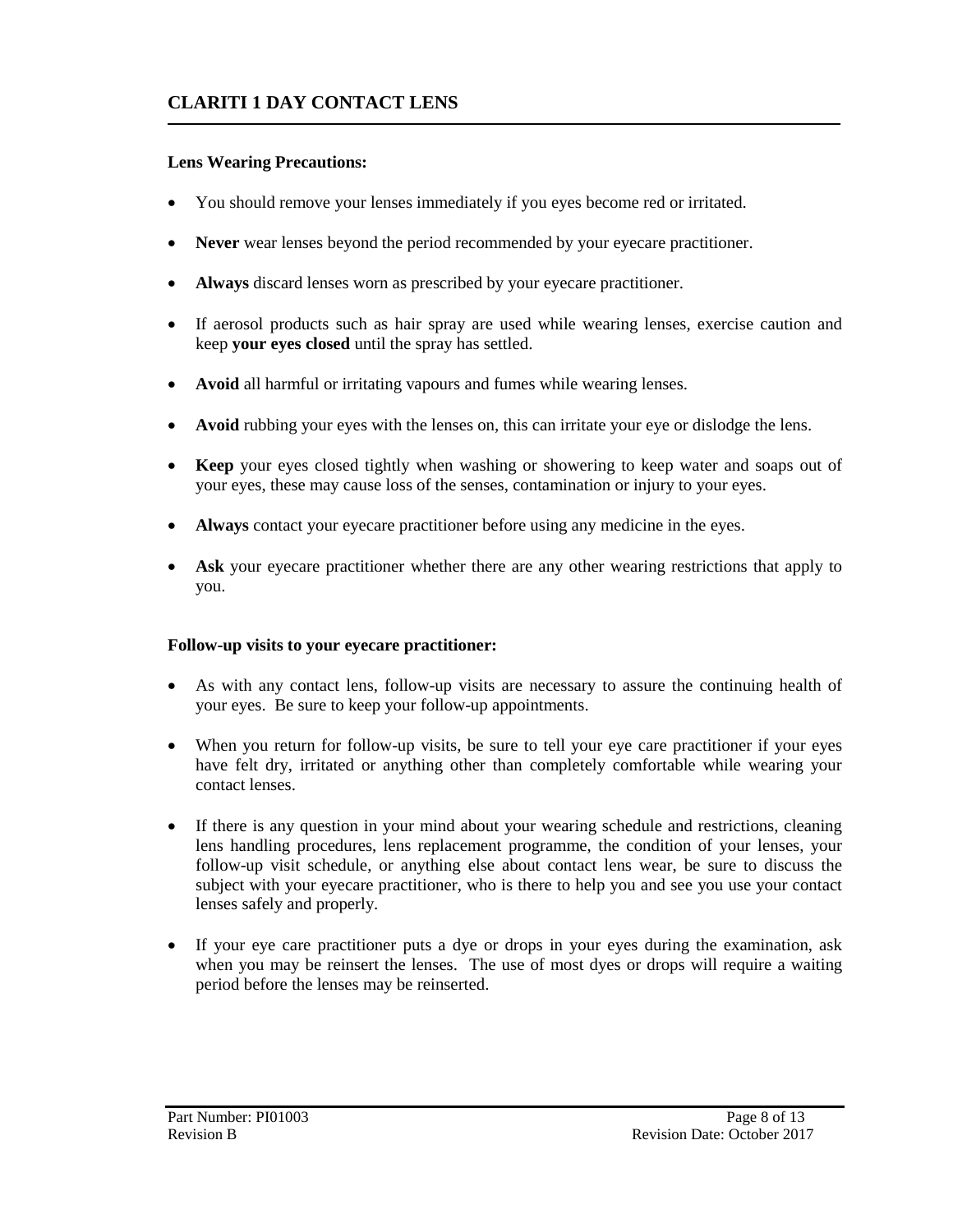## **Who should know that you are wearing Contact Lenses?**

- Inform your doctor (health care professional) about being a contact lens wearer.
- Always inform your employer of being a contact lens wearer. Some jobs may require use of eye protection equipment or may require that the patient not wear contact lenses.

# **ADVERSE EFFECTS**

Be aware that the following problems may occur when wearing contact lenses:

- Your eyes may sting, burn and/or itch (irritation).
- There may be less comfort than when the lens was first placed on your eye.
- There may be an abnormal feeling of something in the eye (foreign body, scratched area).
- There may be potential for some temporary impairment due to peripheral infiltrates, peripheral corneal ulcers and corneal erosion. There may be potential for other physiological observations, such as local or generalized edema, corneal neovascularisation, corneal staining, injection, tarsal abnormalities, iritis and conjunctivitis, some of which are clinically acceptable in low amounts.
- There may be excessive watering (tearing), unusual secretions or redness of your eyes.
- There may be poor visual acuity, blurred vision, rainbows, or halos around objects, sensitivity to light (photophobia) or dry eyes may also occur if your lenses are worn continuously or for too long a time.

If you notice any of the above symptoms:

- **Immediately remove the lenses**.
- If the discomfort or problem stops, look closely at the lens.
- If the lens is in any way damaged, do not put the lens back on your eye. You should discard the lens and insert a new fresh lens on your eye.
- If your lens has dirt, an eyelash, or foreign body on it, or the problem stops and the lens appears undamaged, you should dispose of the lens and insert a new fresh lens.
- If the problem continues, you should not put the lens back on your eye but immediately consult your eye care professional.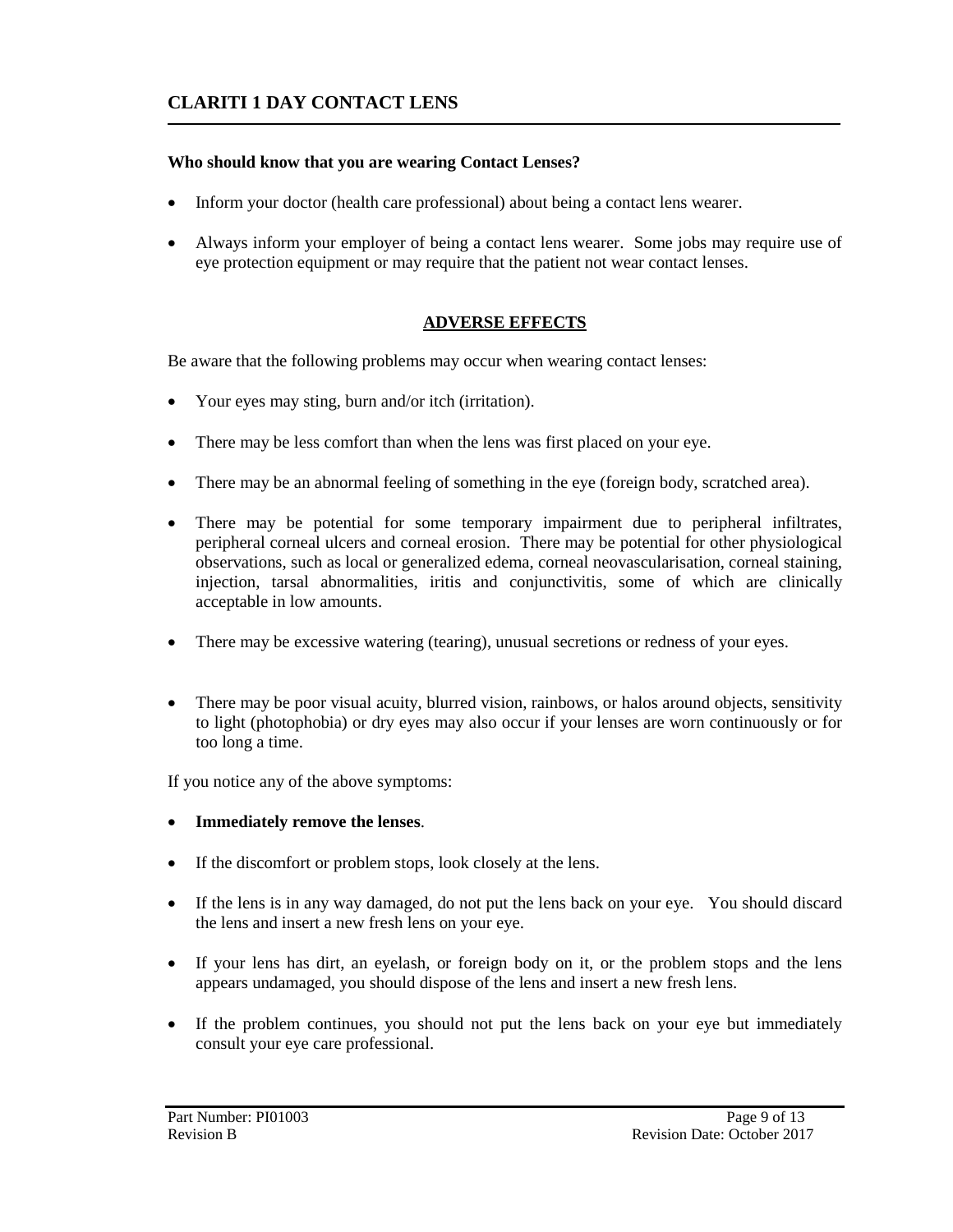• When any of the above symptoms occur, a serious condition such as infection, corneal ulcer, neovascularisation or iritis may be present. **Seek immediate** professional identification of the problem and prompt treatment to avoid serious eye damage.

# **FITTING**

Conventional methods of fitting contact lenses apply. For a detailed description of the fitting techniques, refer to the Patient Instructions Guide, copies of which are available from:

CooperVision Attn: Product Services 711 North Road Scottsville, New York 14546 (800) 341-2020 [www.coopervision.com](http://www.coopervision.com/)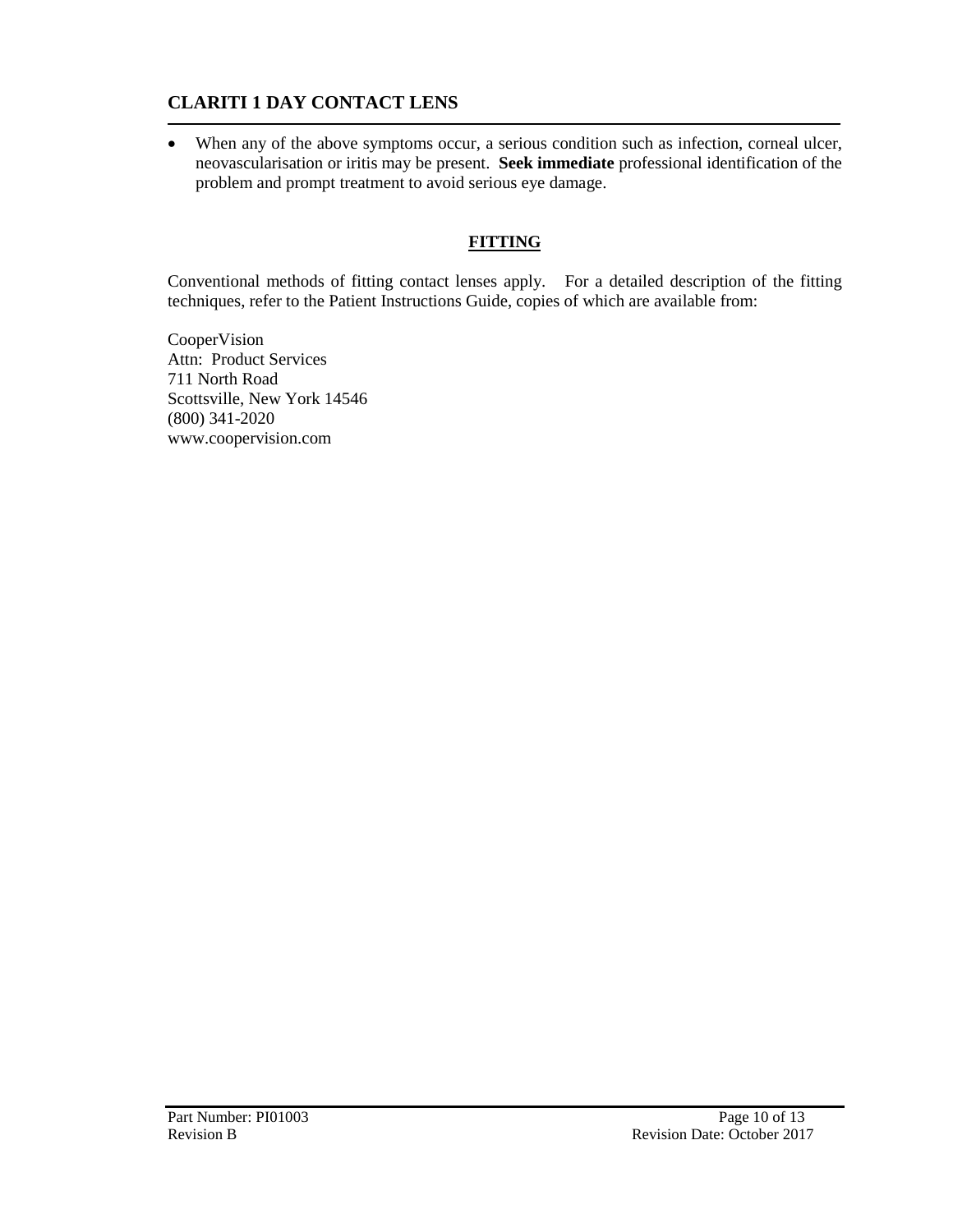## **WEARING AND APPOINTMENT SCHEDULE**

Your eyecare practitioner should prescribe the lenses for daily wear single use only. Your eyecare practitioner will determine your wearing schedule.

The maximum suggested daily wearing time for the lenses is:

| Day                               | Hours |
|-----------------------------------|-------|
|                                   | (4)   |
| 2                                 | (5)   |
| 3                                 | (6)   |
| 4                                 | (7)   |
| 5                                 | (8)   |
| 6                                 | (9)   |
|                                   | (10)  |
| 8                                 | (11)  |
| 9                                 | (12)  |
| 10 and after $-$ all waking hours |       |

Follow-up examinations are necessary to ensure continued successful contact lens wear and to ascertain the effects of the lenses on the eyes. The following appointment schedule is a suggested guideline:

- 24 hours post-dispensing
- 7 days
- 1 month
- 3 months

Every 6 months thereafter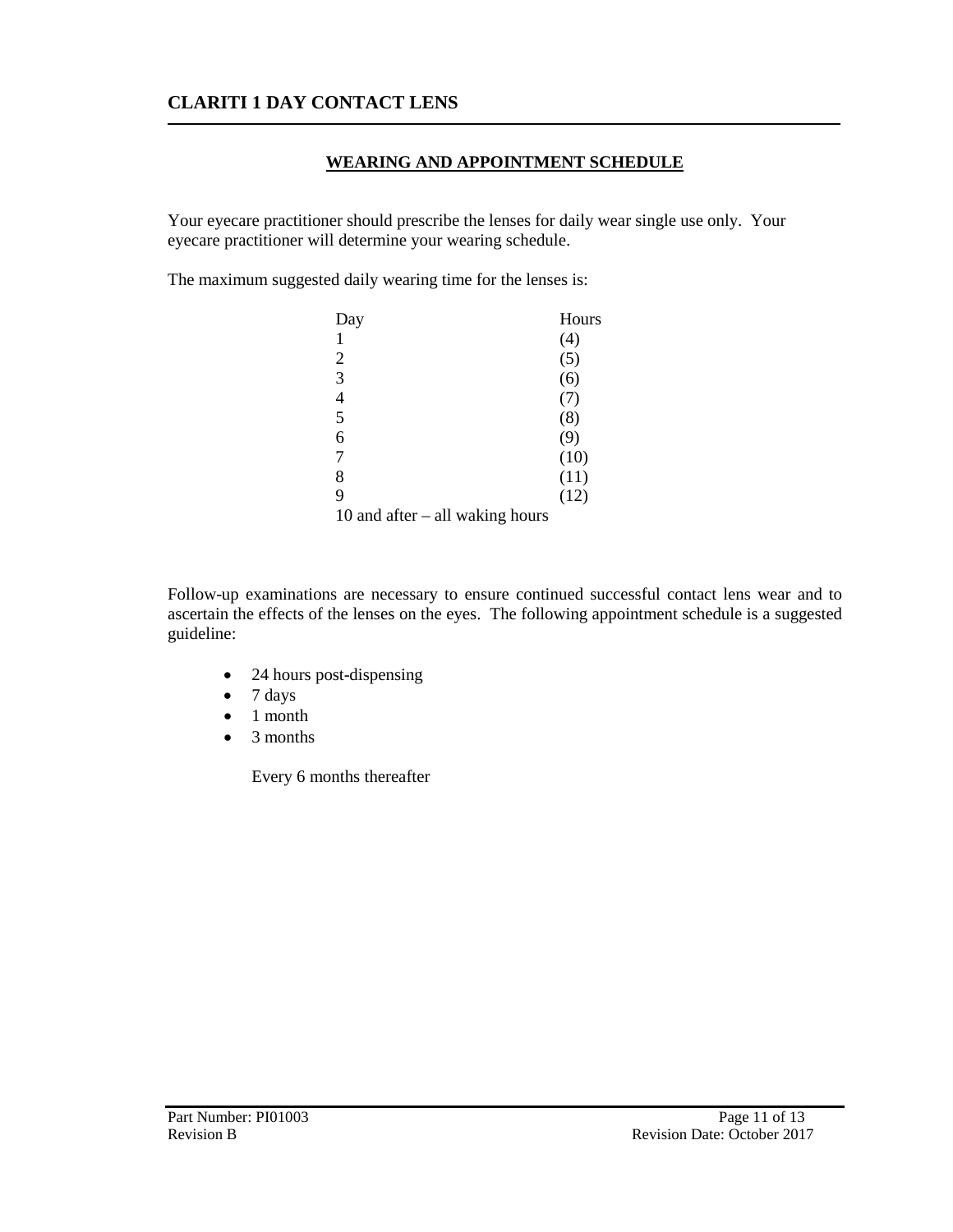## **LENS CARE DIRECTIONS**

#### **1. Basic Lens Care Instructions**

Eyecare practitioners should review lens care directions with you, including basic lens care information.

It is essential that you learn and use good hygienic methods in the care and handling of your new lenses. Cleanliness is the first and most important aspect of proper contact lens care. In particular, your hands should be clean and free of any foreign substances when you handle your lenses. The procedures are:

- Always, wash, rinse and dry your hands before handling contact lenses.
- Do not use saliva or anything other than the recommended solutions for lubricating or rewetting lenses. Do not put lenses in your mouth.
- Never rinse your lenses in water from the tap. There are two reasons for this:
	- a. Tap water may contain impurities that can contaminate or damage your lenses and may lead to eye infection or injury.
	- b. You might lose your lens down the drain.

#### **For Single Use Daily Wear**

Remember there is no cleaning or disinfection needed with Clariti 1 Day contact lenses prescribed for daily wear single use wear only. The lenses are to be discarded upon removal and have replacement lenses or spectacles available.

### **2. Care For a Sticking (Non-Moving) Lens**

If the lens stops moving or cannot be removed, you should be instructed to apply a few drops of the recommended lubricating solution directly to your eye and wait until the lens begins to move freely on your eye before removing it. If non-movement of the lens continues, you should immediately consult your eyecare practitioner.

### **3. Care for a Dehydrated Lens**

If a soft, hydrophilic lens is exposed to air while off the eye, it may become dry and brittle. If this happens, dispose of the lens and use a fresh one.

### **4. Emergencies**

If chemicals of any kind (household products, gardening solutions, laboratory chemicals, etc.) are splashed into your eyes, you should: **FLUSH EYES IMMEDIATELY WITH TAP WATER AND THEN REMOVE LENSES PROMPTLY. CONTACT YOUR EYECARE PRACTITIONER OR VISIT A HOSPITAL EMERGENCY ROOM WITHOUT DELAY.**